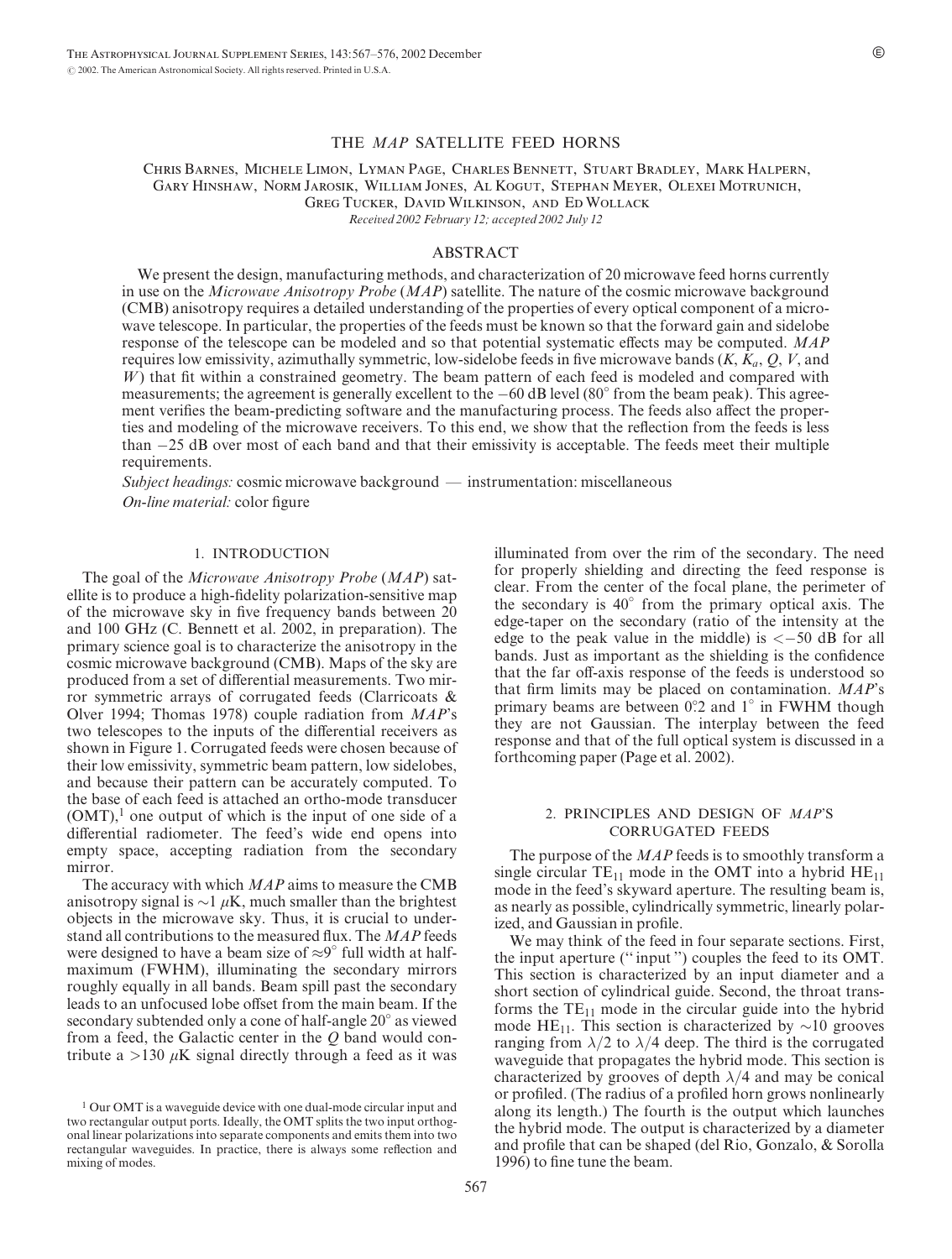

FIG. 1.—Top: Line drawing of the MAP satellite. Two back-to-back shaped Gregorian telescopes focus incident radiation onto the feeds which are located directly below the primary mirrors. The large circular disk at the bottom shields the telescopes from sunlight. The diameter of the disk is 5.1 m, and the satellite is 3.6 m high. Bottom: "Focal plane assembly" (FPA) that houses the feeds. There are 10 feeds on each side. The central area of the FPA houses the microwave receivers. [See the electronic edition of the Journal for a color version of this figure.]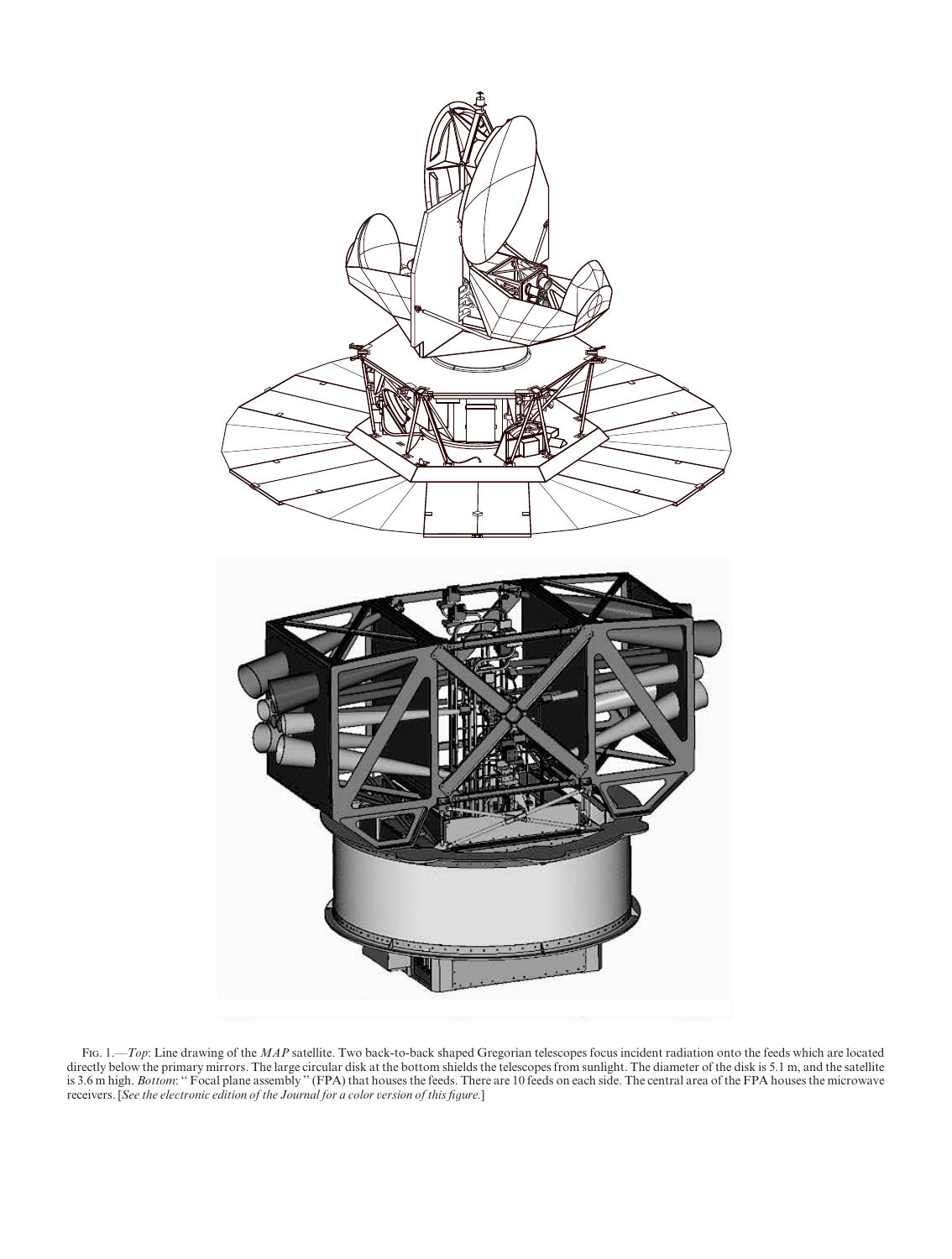The input diameter is chosen to impedance match the standard waveguide sizes and circular waveguide over the band. In particular, we match the cutoff wavelength of the rectangular waveguide  $TE_{10}$  mode to the cutoff wavelength of the circular guide  $TE_{11}$  mode and set  $d_{input} =$  $2a_0(1.841/\pi)$ , where  $a_0$  is the broad-wall dimension of the waveguide. Consequently, the circular waveguide impedance for  $TE_{11}$  matches the wave impedance for  $TE_{10}$  in rectangular waveguide:  $Z_{\text{TE}_{10}} = \eta k / k_g = Z_{\text{TE}_{11}}^{\text{circ}}$ . Here k is the free-space wavenumber,  $k_g$  is the guide wavenumber, and  $\eta$ is the wave impedance for a plane wave. This practice was followed successfully in Wollack et al. (1997).

The throat performs two separate functions: it matches the impedance of the smooth circular input waveguide to the grooved section of the horn, and ideally it transforms a  $TE_{11}$  mode into a  $HE_{11}$  mode. The feed throat design follows the work of Zhang (1993). A sample horn throat is shown in Figure 2.

Once the  $HE_{11}$  mode is formed, the corrugated horn expands adiabatically outward, stretching the mode to fill a larger cylinder, while maintaining its polarization, symmetry, and field pattern. The goal is to flare the horn to shape the  $HE_{11}$  mode into a nearly Gaussian shape with a small cross-polar component. As the feed flares, the axial wavenumber  $k_q \rightarrow k_0$ , the free space value, inside the  $\lambda/4$  corrugated waveguide, so propagating fields experience only a small discontinuity at the end of the feed. Accordingly, the propagating mode does not reflect from the skyward aperture, nor does it significantly diffract around the feed edges. (The edge currents, which are proportional to the edge fields, are close to zero.) The mode detaches as though it were already traveling through free space.

The output diameter of the feed was set following Touvinen (1992) to produce a  $\approx 9^{\circ}$  full width at half-maximum  $(\theta_{\text{fwhm}})$  beam. The aperture field for the HE<sub>11</sub> mode is given by  $E_x(\rho) = 0$ ,  $E_y(\rho) = AJ_0^T(k_c\rho)e^{-ik\rho^2/2R_s}$ , where  $J_0^{\top}(x) = J_0(x)$  for  $x \le \xi$  and 0 otherwise. Here  $\xi \approx 2.405$  is the first zero of  $J_0$ , and  $k_c = \xi/a$ , where a is the aperture radius, distinct from  $R_{sl}$ , the effective slant length of the cone.



FIG. 2.—Mode-forming section of a V-band horn with center frequency 60 GHz. The rightmost six grooves are  $\lambda/4$  deep. The OMT bolts onto the left side and supplies a right-traveling  $TE_{11}$  mode. The 1 cm long section of cylindrical waveguide ensures that the  $TE_{11}$  is well established. Full groove patterns for all bands are available on request.

To first order in the far field, the emitted beam is Gaussian:  $E(\theta, z) \approx A \cos \theta e^{-\sin^2 \theta (k w_0/2)^2} e^{-ikz}$ , where z is the direction along the axis of the feed,  $\theta$  is the angle away from the z-axis, and  $w_0 = \frac{\zeta a}{[1 + \zeta^4 (ka^2 / 2R_{sl})^2]^{1/2}}$  is a virtual beam waist size. The constant,  $\zeta \approx 0.6436$ , is a dimensionless and numerically determined by maximizing power in the fundamental Gaussian mode. For a narrow beam, the full width at half-maximum is thus  $\theta_{\text{fwhm}} \approx$  $2(\ln 2)^{1/2}(kw_0)^{-1}$ . These considerations led to the specification of the aperture, though in the final design the aperture diameter was optimized.

The final horns are shaped as in Figure 3. Due to geometric constraints from the fairing diameter and receiver assembly, all the feeds are nearly the same length. This required lengthening the  $Q$ ,  $V$ , and  $W$  band feeds beyond their natural conical length (Thomas 1978) and cosine-profiling the Kband feed (Mahoud 1983) to shorten it from its natural conic length. In addition to satisfying the length constraints, the  $Q$ ,  $V$ , and  $W$  feeds are flared (del Rio et al. 1996) to enhance the Gaussianity of the beam.

Some microwave feeds have choke grooves around the rim of the aperture. These were not necessary for MAP because the gain of the feeds is high ( $\approx$ 26 dB); the coupling of two side-by-side feed horns is predicted to be  $<-100$  dB. With the full optical system assembled, the measured coupling between pairs of the four feeds in the W band is  $-75$  dB to  $-80$  dB. This cross talk is due to reflections from the microwave shielding around the secondary, not to direct feed-to-feed coupling, and is still too small to generate any observable correlations between radiometers.

# 3. FABRICATION OF THE FEEDS

Table 1 shows the specifications for each band. The Kand  $K_a$ -band horns are turned from single blocks of 7075 aluminum. The higher frequency  $MAP$  feed horns— $Q$ ,  $V$ , and W bands—are long and narrow and are therefore fabricated in three, four, and five short sections, respectively, which bolt together. Each joint is placed on a groove boundary, so the two sections mate to complete the groove; a cylindrical lock-and-key pattern forces these flanges to selfalign, as in Figure 4. The section closest to the OMT is electro-formed in copper, and then gold plated. The remaining, wider sections are machined from 7075 aluminum because of its machineability. Each machined section went through a regimen of repeated inspection, 380 to 77 K thermal cycles, ultrasound, air jet, and methanol cleaning to remove metal chips. After cleaning the measured interior surface roughness is 0.7  $\mu$ m rms.

The final stage of fabrication consists of joining the feed sections. Especially at high frequencies, each joint must be mated carefully; a gap or misalignment can cause reflections or launch unwanted modes. At W band, the feed joints are so critical and sensitive to proper mating that the feeds were assembled joint by joint, with the feed attached to a network analyzer.2 Spikes in the reflection spectrum often showed otherwise invisible flaws in the section-to-section mate. This

 $2$  Because of this sensitivity, a *W*-band feed was mapped, vibrated at space qualification levels, and mapped again. No deterioration was seen. Similarly, in the integration and testing phase, the balance and noise properties of the microwave radiometer were measured with cold feeds. The assembly was then warmed up, vibrated to space qualification levels, cooled down, and remeasured. No change in performance was seen.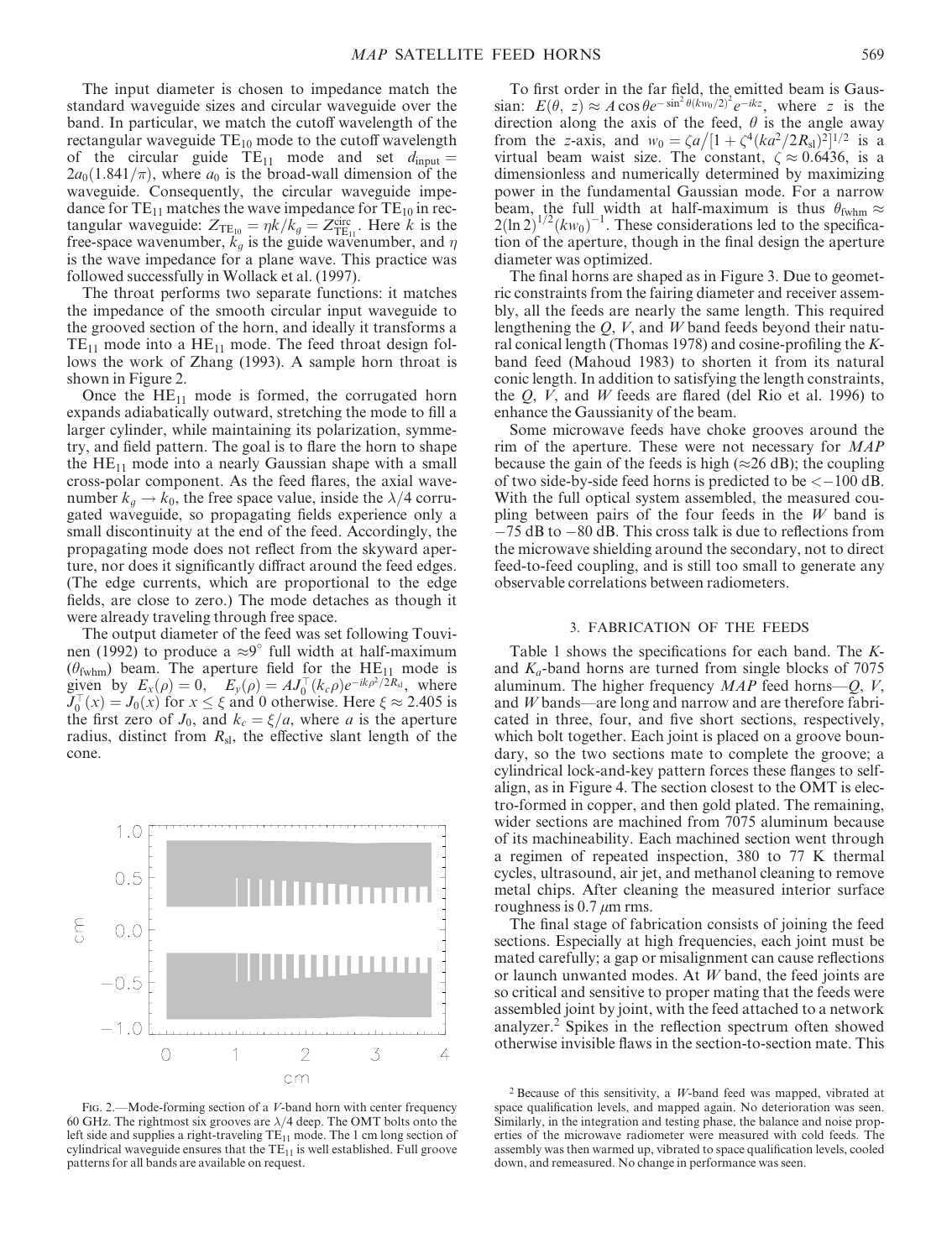

FIG. 3.—Profiles of the MAP feed horns. The corrugations are clearly visible in the K-band feed and less visible in the others due to printing resolution. The shapes and precise dimensions are available upon request.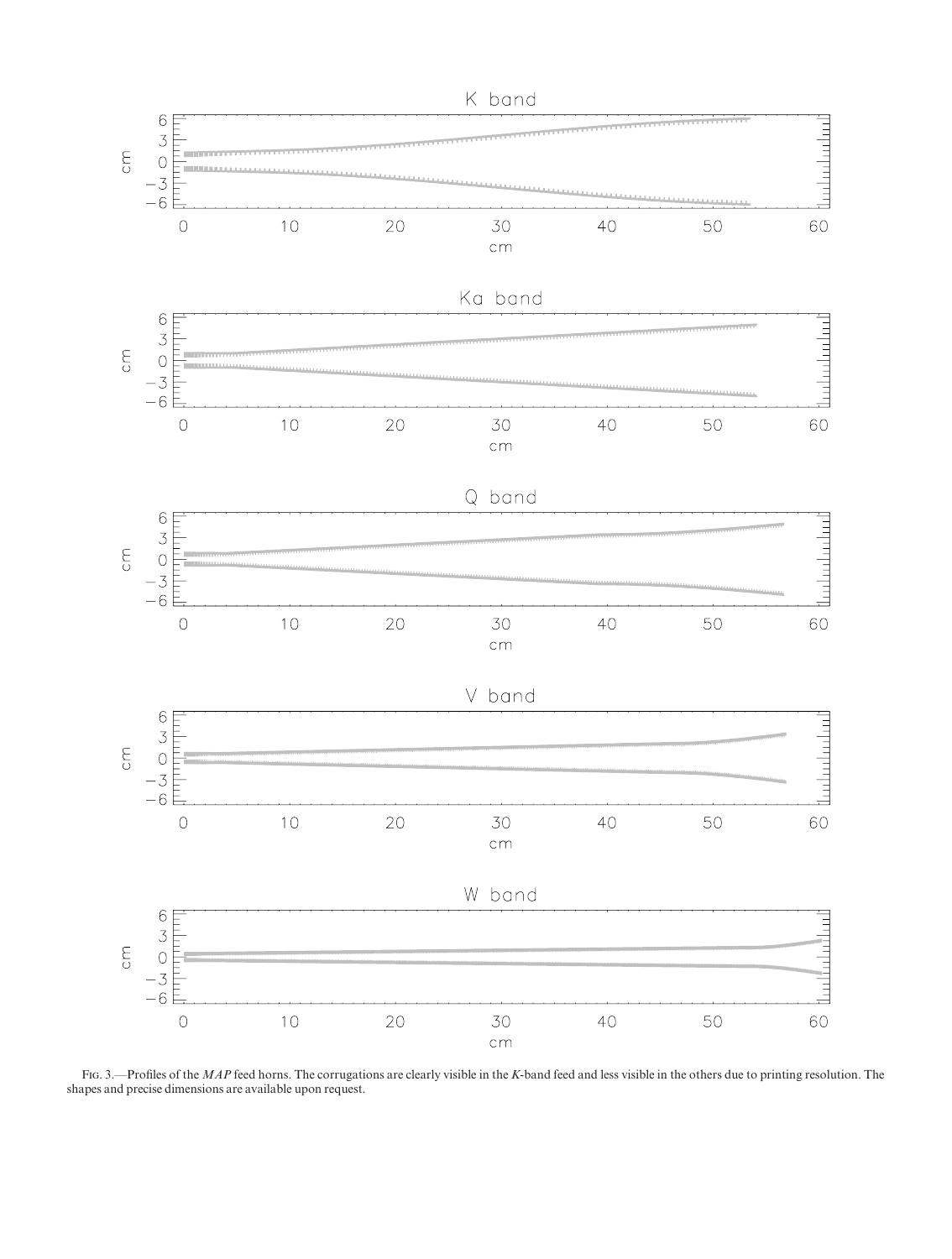| TABLE 1                     |  |
|-----------------------------|--|
| DIMENSIONS OF THE MAP FEEDS |  |

| Band  | WR | $\nu$<br>(GHz) | $\nu_{\rm{ov}}$<br>(GHz) | Length<br>(cm) | Apt.<br>(cm) | Mass<br>(g) | Throat<br>(cm) | $N_{\rm{ov}}$ | $N_{s}$ | $\theta_{\text{fwhm}}$<br>$(\text{deg})$ | Gain<br>(dB)  |
|-------|----|----------------|--------------------------|----------------|--------------|-------------|----------------|---------------|---------|------------------------------------------|---------------|
| $K$   | 42 | $19.5 - 25$    | 22.0                     | 53.64          | 10.9374      | 1010        | 1.2496         | 116           |         | $10.1 - 7.7$                             | $24.9 - 28.1$ |
| $K_a$ | 28 | $28 - 37$      | 25.9                     | 54.21          | 8.9916       | 650         | 0.8336         | 169           |         | $8.9 - 6.7$                              | $26.1 - 29.1$ |
| $Q$   | 22 | $35 - 46$      | 32.5                     | 56.76          | 8.9878       | 615         | 0.6680         | 217           |         | $7.8 - 6.0$                              | $27.3 - 30.8$ |
| $V$   | 15 | $53 - 69$      | 49.1                     | 56.96          | 5.9890       | 325         | 0.4408         | 329           | 4       | $8.8 - 7.4$                              | $26.0 - 28.8$ |
| $W$   | 10 | $82 - 106$     | 90.1                     | 60.33          | 3.9916       | 214         | 0.2972         | 533           |         | $9.7 - 8.3$                              | $25.0 - 27.2$ |

Notes.—Diameters are given for the feed length, aperture, and throat.  $N_s$  is the number of separate machined pieces from which the horn is assembled. Standard waveguide bands were chosen to minimize fabrication and testing costs for the microwave receivers.  $\nu_{\text{gv}}$  is the frequency for which the horn groove depth is  $\lambda/4$  (sometimes called the hybrid frequency). The antenna beam width range and gains run from the lowest to highest frequencies in the band. (The number shown is the average of  $E$ - and  $H$ -plane FWHM.)

procedure entwined the processes of building the horns and of measuring their properties.

### 4. DETAILED PREDICTIONS OF ANTENNA PATTERNS, REFLECTIONS, AND LOSS

Once the horn design is known in detail, it is possible to calculate its beam pattern precisely. MAP uses a commercial program called CCORHRN (YRS Associates, rahmat@ucla.edu). The algorithm solves Maxwell's equations exactly within the feed (James 1981), so its predictions are correct up to manufacturing defects. The result is a complete solution for the radiation field inside the feed. The full pattern at any point in space can then be computed from a spherical wave expansion of the field in the skyward aperture. As the secondary mirrors are not in the far field of the feeds ( $>8a^2/\lambda$ ) such an expansion is required for accurate predictions of the full telescope pattern.

The same model may be used to compute the loss in the feed (Clarricoats & Olver 1984). In the W-band feeds, most of the loss comes from the tenth through fiftieth grooves in the horn, counting from the OMT aperture. At 293 K, for a gold surface ( $\sigma = 4.4 \times 10^7$  mhos m<sup>-1</sup>), the calculated emission temperature is 5.1 K corresponding to an emissivity of  $\epsilon = T_{emis}/T_{phys} = 0.017$ . If one approximates the throat as a 1 cm length of round guide followed by corrugated waveguide with grooves of depth  $\lambda/4$ , the computed emissivity (Clarricoats & Olver 1984) is 0.008, a factor of 2 less than for the full calculation.

## 5. MEASUREMENTS AND MODELING OF THE BEAM PATTERNS

The antenna patterns of all MAP's feeds were measured before installation into the satellite. While a manufacturing flaw will typically alter both the horn's reflection spectrum and its beam pattern, it is quite possible for a scratch, metal chip, or miscut groove to alter one but not the other.<sup>3</sup>

Princeton's mathematics department is housed in Fine hall tower, a thin rectangular building  $\sim$  50 m tall. From the roof of the physics department,  $\sim$  70 m away, the tower is silhouetted alone against empty sky, which makes it an ideal

<sup>3</sup> A defect which altered *neither* the feed's reflections nor its beam would be transparent to us, and it would have no effect on the telescope's performance.



Fig. 4.—Joint between two sections of a W-band feed. The machining tolerance is 40  $\mu$ m on the grooves and 5  $\mu$ m on the joints. The flange design axially constrains the mating of the two sections. Once the press fit joint is properly seated and the screws uniformly torqued, the joint is robust.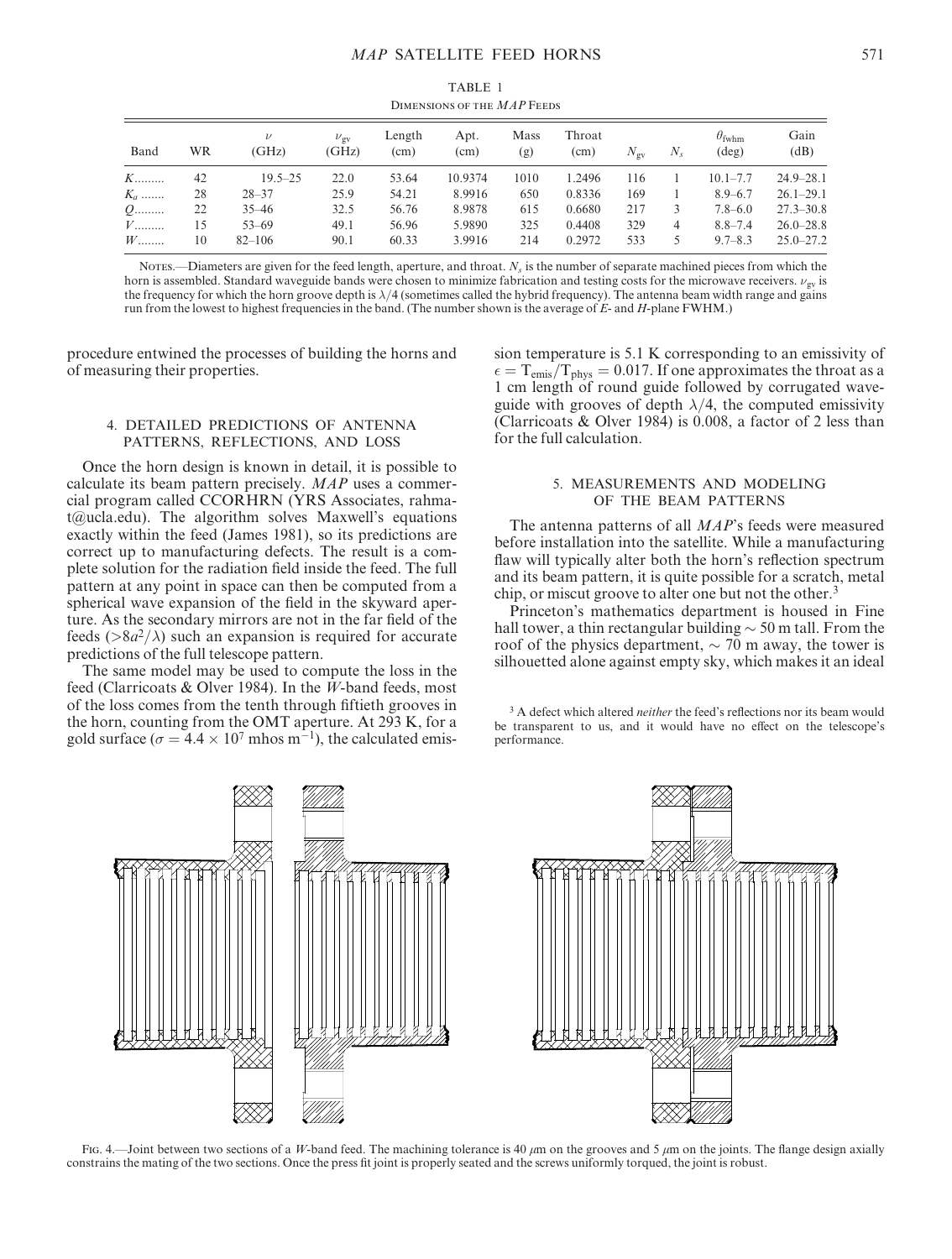place for a microwave source. We mount sources, one for each band ranging from 140 to 800 mW in strength, on top of the tower and direct their radiation, modulated at 1 kHz, at the roof of the physics building with standard-gain horns (Jones 1998). As a result, a  $\sim$  5 m wide region of the physics department roof is illuminated with uniform, monochromatic, unidirectional microwave radiation.

Both the  $E$ - and  $H$ -planes<sup>4</sup> are measured with both vertical and horizontal scans. For the  $E$ -plane, first the  $E$ -plane copolar response is determined, for example with a vertical scan. Next the source polarization is rotated 90° and the opposite port on the OMT is selected and the measurement repeated, yielding another E-plane beam pattern but in a horizontal scan. The H-plane is measured similarly. This double-scanning technique served to isolate unwanted geometrical features on the range. For instance, any reflection that interferes with the  $H$ -plane beam pattern when one scans sideways would be unlikely to contribute when the scan is vertical (and even less likely to distort the antenna pattern in the same way).

One pair of antenna patterns from each band is shown in Figure 5, together with the beam pattern predictions for that horn design at that frequency. The peak response of each beam has been normalized; there is not an absolute calibration of the feed gain.

The agreement between the theoretical and measured patterns is excellent, particularly in the central lobe. A disagreement indicates an imperfection in the horn. In Wf4, for example, the E-plane plot shows a slight broadening near the beam peak, which indicates a second small amplitude mode propagating through the feed. (This discrepancy was judged not large enough to disqualify the horn from flight.)

The feed's receiving pattern when it looks far away from the source, at angles  $> 90^\circ$ , is also measured. The predicted antenna pattern is extremely low in this region  $(-60 \text{ to } -90)$ dB below beam peak), so the measurement is more difficult, and sensitive to reflections. Because the CMB anisotropy signal is so faint compared with the brightest objects in the sky, we are compelled to understand this ordinarily ignorable section of the antenna pattern. One such measurement of a  $K_a$ -band horn is shown in Figure 6. Beyond about  $90^\circ$ , there is no longer close agreement between the predicted and measured beam patterns. This makes sense, when the horn is turned further than 90° away from the source there is an additional conducting boundary, the outside of the horn, which becomes important, and which is not included in the predictions. In terms of geometric optics, once the horn rotates beyond 90° from the source, its aperture is in the shadow of the horn itself. (It is tempting to explain the low signal around 90° in Figure 6 purely in terms of this shadow, but that is an oversimplification. In contrast, the Eplane scan is higher than predictions in the same region.) The feed's outer surface is not included in the beam predictions, though, because the response was measured to be small, we know modifications to the model are unnecessary for our purposes.

The predicted strength of the cross-polar antenna response varies strongly across the band for each feed. In each band, the cross-polar antenna pattern is four-lobed, with the four lobes together illuminating an angular region comparable to the copolar beam area. The predicted ratios of maximum cross-polar antenna gains to maximum copolar gains are as follows: in K band,  $-31$  dB, in  $K_a$  band  $-39$ dB, in  $Q$  band  $-39$  dB, in  $V$  band  $-33$  dB, and in  $W$  band  $-44$  dB. In other words, in the K band the strongest crosspolar pickup for a source in the band is 31 dB weaker than the peak copolar response at the same frequency. Crosspolar pickup depends strongly on frequency within each band; the reported cross-polar sensitivity is the maximum value for each feed. Manufacturing defects will tend to increase any cross-polar contamination.

For *MAP*, the feed's cross-polar signal is dominated by mode-mixing in the OMT in all but  $K$  band (Jarosik et al. 2002). The OMTs misdirect polarized radiation at  $<-25$  dB level, while the cross-polarization in the feeds is predicted to be below  $<-30$  dB. As the OMTs limit the polarization separation, there was no reason to probe the cross-polarized response of the horns deeper than the OMT level. In the K and  $K_a$  bands, the configuration of the optics has a greater effect on the cross-polar response than either the feed or the OMT. In terms of CMB measurements, even the polarization mixtures induced by the OMTs will be an ignorably small contribution to the error in  $MAP's$  polarization measurement.

After the individual feed measurements, the feeds were installed in MAP's focal planes and the entire optical system (with reflectors) was mapped in an 5706 electromagnetic anechoic chamber facility at NASA/GSFC called the GEMAC. The GEMAC is based on MI Technologies positioners and 5706 antenna system. The receivers and microwave sources are made by Anritsu. The GEMAC can map all MAP's bands with 1 kHz resolution plane wave source to  $-50$  dB from the peak response over almost  $2\pi$  sr with an absolute accuracy of <0.5 dB. The resulting agreement between the predicted and main beam response (Page et al. 2002), including absolute gain, is further evidence that the feeds met specifications. In all cases, the Princeton and GEMAC beam profiles were consistent.

# 6. MEASUREMENTS OF THE REFLECTIONS

The MAP feeds have  $\leq -25$  dB reflections across their bands, as measured with a Hewlett-Packard 8510C 1– 110 GHz network analyzer. It is necessary to connect the horn to the network analyzer via a straight rectangular-tocircular waveguide transition (rather than an OMT with one arm terminated), since the OMTs typically have much higher reflection coefficients than do the feeds. The OMTs are characterized separately. As MAP is a differential instrument, an imbalance in its inputs leads to an offset in which one input always appears hotter. This offset is present even if there is no celestial signal. A large offset, in turn, leads to a higher  $1/f$  noise knee in the radiometer (Jarosik et al. 2002). Reflections from the OMT/feed assemblies can produce offsets through two effects. In the first, noise emitted from the HEMT amplifiers' inputs is reflected by the OMT/feed back into the radiometer with slightly different magnitudes. The offset from this effect is roughly  $T_{\text{offset}} \sim (T_{\text{amp}} - T_{\text{ant}})$  $(\alpha_A - \alpha_B)$ , where  $T_{\text{amp}}$  is the effective temperature of the noise power emitted from the input of the radiometers

 $4$  For linearly polarized radiation, the  $E(H)$  plane of a feed antenna is the plane of the beam axis and electric (magnetic) field direction. An Eplane beam measurement is an angular scan of the antenna response as the horn swings through orientations  $\hat{\mathbf{n}} = \hat{\mathbf{s}} \cos \theta + \hat{\mathbf{E}} \sin \theta$ , where  $\hat{\mathbf{s}}$  points toward the source, and  $\vec{E}$  is the electric field direction and  $\theta$  is the horn's angle from the source direction. In other words, the scan direction is along the direction of polarization of the incident radiation. The  $H$ -plane corresponds to the perpendicular scan direction.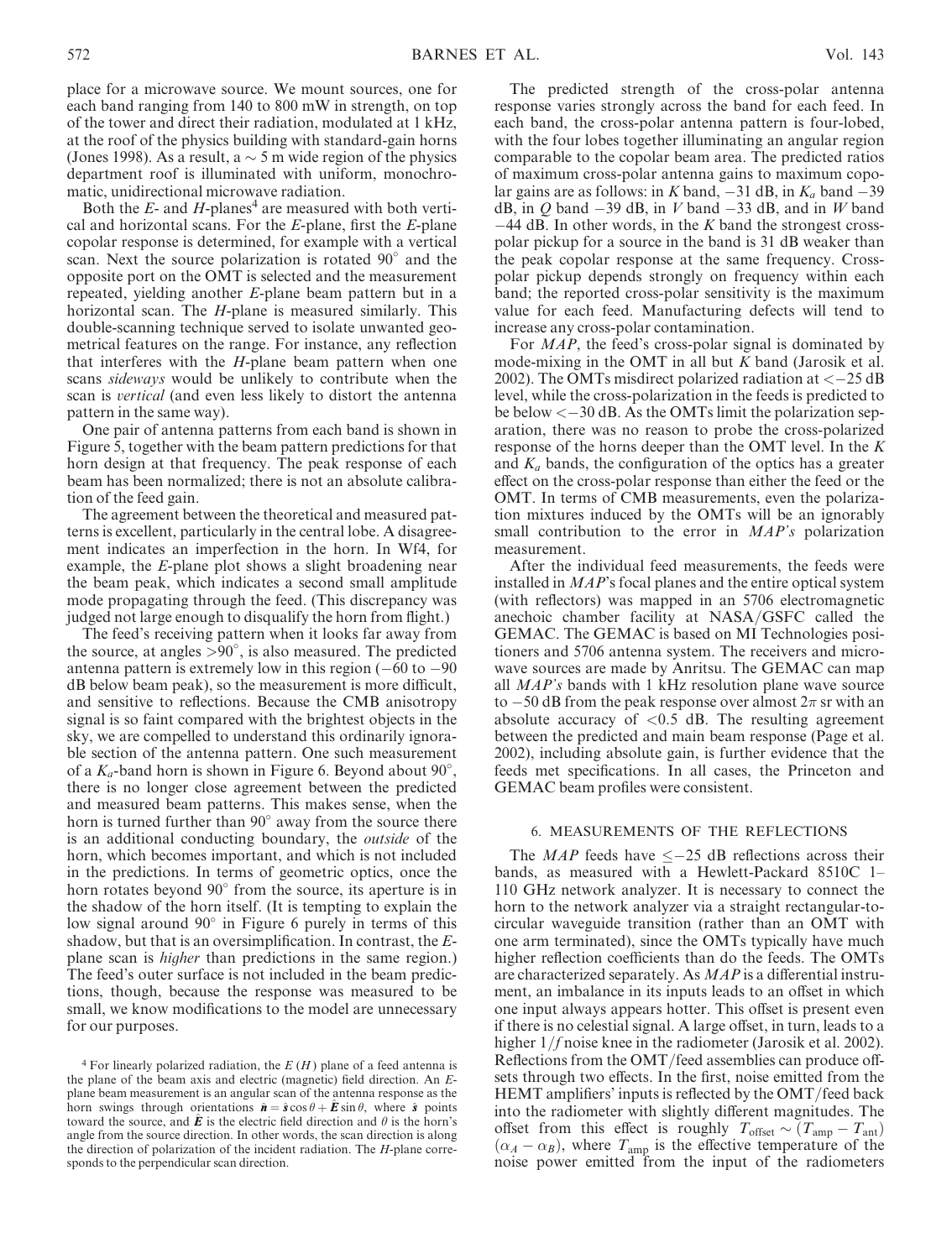

Fig. 5.—E- and H-plane beam patterns for five feed horns. In these plots, the solid lines are measured responses and the dashed curves are predicted beam patterns, calculated as in  $\S$  4. With the exception of W band, these beams were mapped in two stages: a first, inner map of the beam peak without an RF amplifier, and a second, outer map of the side lobes with the amplifier installed. These measurements are matched at their overlaps. Each plot here overlays two scans: one vertical with the feed scanning from the sky (positive angles) down into the roof (negative angles), and one horizontal with the feed scanning from the source to the horizon at a cross elevation of about 80°. Discrepancies in the far side lobes of these scans are evidence of reflections in the range. The little " $\text{legs}$ " at  $-30 \text{ dB}$  result from the noise floor of the main beam scan.

HEMT amplifiers, and  $\alpha_A$  and  $\alpha_B$  are the power reflections coefficients for the OMT/feed assemblies connected to the two inputs, and  $T_{\text{ant}} \approx 3$  K. For W band,  $T_{\text{amp}} \approx 100$  K. If  $\alpha_A$  and  $\alpha_B$  are both  $\approx -25$  dB and are matched to about 10%,  $T_{offset} \approx 50$  mK. In the second effect, the reflections produce coherent crosstalk between the two HEMT amplifiers. Ideally, each of the two input HEMT amplifiers sees the sum of two incoherent radiation fields, one from each side of the satellite. When the input noise from one HEMT reflects off the OMTs/feeds, it reenters both arms of the differential receiver coherently and produces an offset of Fremillar receiver contentity and produces an offset of  $T_{\text{offset}} \sim (T_{\text{amp}} - T_{\text{ant}}) \sqrt{\alpha} \beta \gamma \approx 0.2 \text{ K}$ , where  $\beta \approx 0.2 \text{ is a}$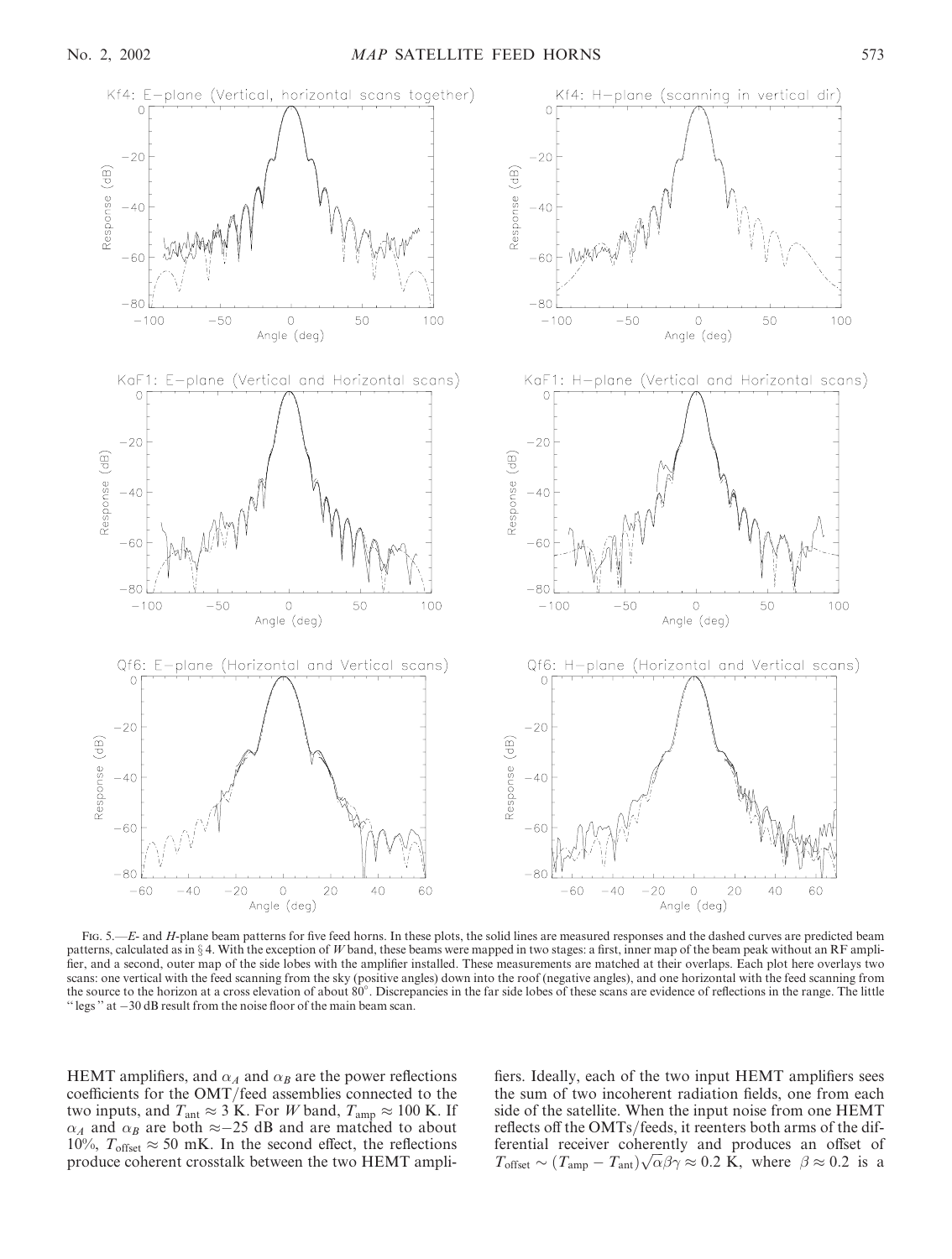

Fig. 5.—Continued

correlation coefficient that indicates the degree to which the noise emitted from the input of the HEMT is correlated to the amplified noise at the output of the amplifier,  $\alpha \approx \alpha_A \approx \alpha_B$ , and  $\gamma \approx 0.15$  (*W* band) is a factor to allow for the bandwidth averaging of the effect from the different path lengths the signals take before being recombined.



FIG. 6.—Two deep sidelobe measurements of a  $K_a$ -band horn. Beyond 150°, the horn looks below the horizon and sees reflections from the ground. Below  $-25^\circ$ , another unwanted reflection dominates.

Samples of the measured reflection strengths are shown in Figure 7 together with predictions. The network analyzer measures a single mode and was calibrated for a rectangular waveguide. The feed reflections are an extremely sensitive indicator of manufacturing defects.

### 7. MEASUREMENTS OF THE LOSS

The loss in an ideal corrugated feed (Clarricoats, Olver, & Chong 1975) is small and often negligible; consequently, there are not many measurements of it. If the loss is not balanced between the two sides of the differential radiometer, the output will have an offset. If the temperature of the feeds varies significantly, the offset will vary and possibly introduce a signal that confounds the celestial signal. For loss in the feeds, the offset between the  $A$  and  $B$  sides is  $T_{\text{offset}} \approx \epsilon_A T_A - \epsilon_B T_B$ , where  $\epsilon_A$  and  $\epsilon_B$  are the feed emissivities. For example, if  $T_{offset} = 1$  K with the feeds at  $T_A = T_B = 100$  K, the temperature of the feeds must be stable to 0.1 mK to avoid spurious signals  $>1 \mu$ K. The spacecraft instrumentation can detect instability at this level.

The emissivity of a room temperature feed was measured (Bradley 1998) to be  $\epsilon = 0.11$  at 90 GHz, well above the modeled emissivity of  $\epsilon = 0.017$ . The measurement was made by uniformly heating a feed that was thermally isolated from a stabilized 90 GHz receiver. The emission temperature of the feed was compared to the emission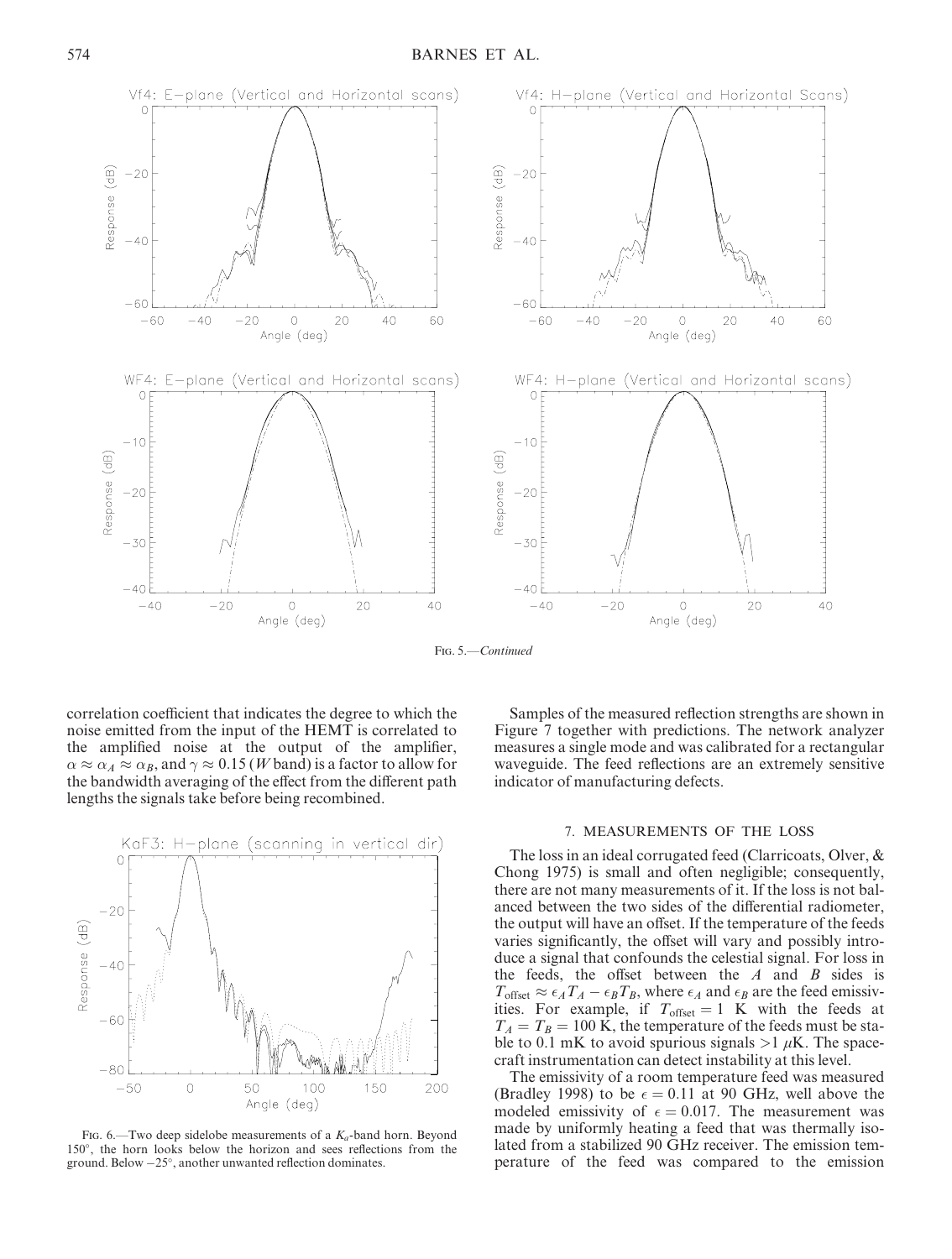

FIG. 7.—Predicted and measured reflected power for a selection of the MAP feed horns. The measured and predicted reflections are solid and dashed lines, respectively. The reflected power is  $10 \log_{10} |\dot{S}_{11}|^2$ , where S is the scattering matrix. The vertical dotted lines mark MAP radiometer band edges, and the horizontal dashed line provides a reference at 30 dB. The measured reflection strengths show the combined effect of the rectangular-to-circular waveguide transition and the feed. (Predictions include only the feed.) In particular, the small regular oscillations in all the measured reflections correspond to the rectangularto-circular transition length. In the K band, the return loss is dominated by the transition; in the W band it is dominated by feed. Feed KaF2 has a shallow spiral scratch inside its throat, an accident of fabrication. (KaF2 was not installed on the satellite.)